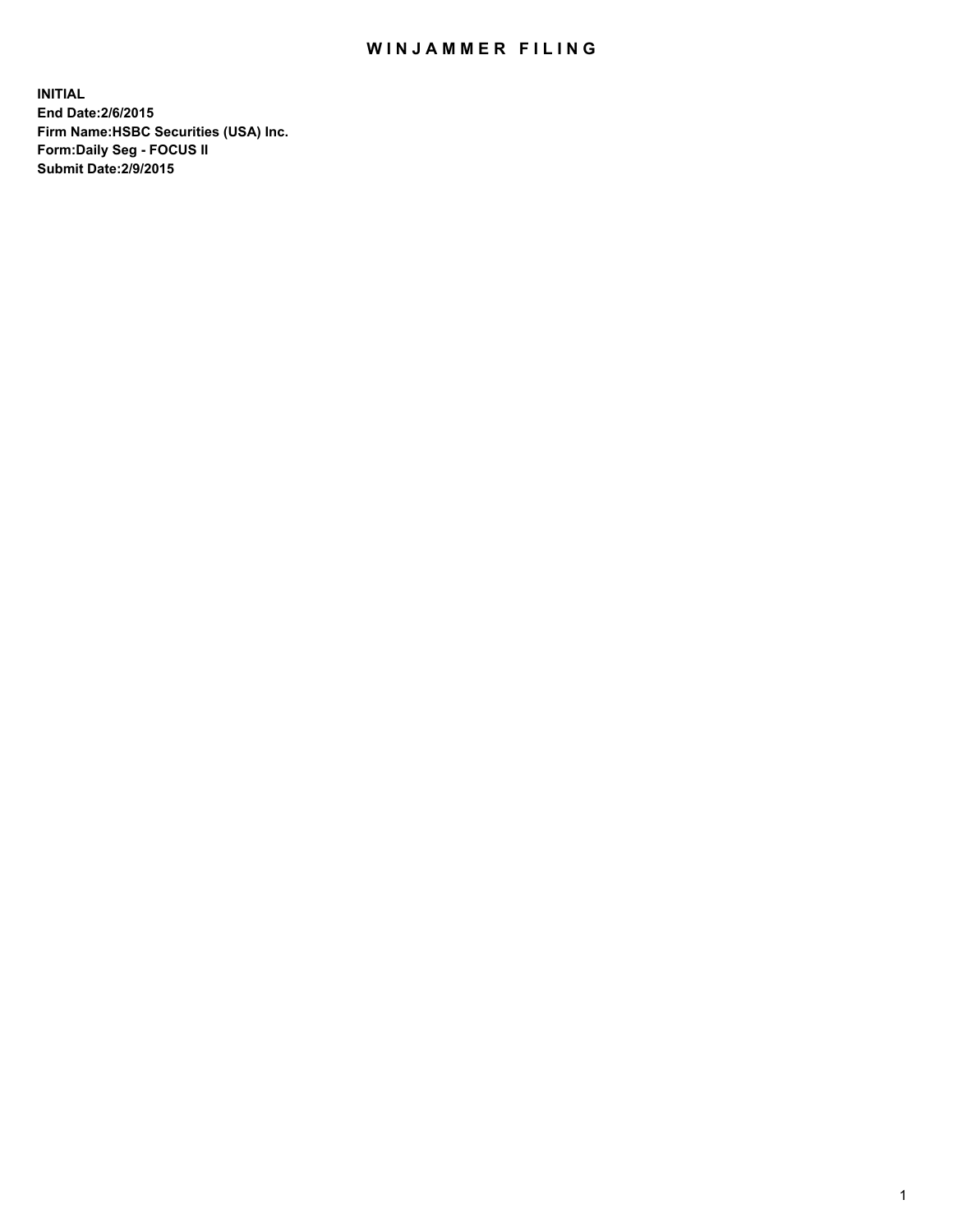## **INITIAL End Date:2/6/2015 Firm Name:HSBC Securities (USA) Inc. Form:Daily Seg - FOCUS II Submit Date:2/9/2015 Daily Segregation - Cover Page**

| Name of Company<br><b>Contact Name</b><br><b>Contact Phone Number</b><br><b>Contact Email Address</b>                                                                                                                                                                                                                          | <b>HSBC Securities (USA) Inc.</b><br><b>Steven Richardson</b><br>212-525-6445<br>steven.richardson@us.hsbc.com |
|--------------------------------------------------------------------------------------------------------------------------------------------------------------------------------------------------------------------------------------------------------------------------------------------------------------------------------|----------------------------------------------------------------------------------------------------------------|
| FCM's Customer Segregated Funds Residual Interest Target (choose one):<br>a. Minimum dollar amount: ; or<br>b. Minimum percentage of customer segregated funds required:%; or<br>c. Dollar amount range between: and; or<br>d. Percentage range of customer segregated funds required between:% and%.                          | 50,000,000<br>00<br>00                                                                                         |
| FCM's Customer Secured Amount Funds Residual Interest Target (choose one):<br>a. Minimum dollar amount: ; or<br>b. Minimum percentage of customer secured funds required:%; or<br>c. Dollar amount range between: and; or<br>d. Percentage range of customer secured funds required between:% and%.                            | 10,000,000<br>0 <sub>0</sub><br>00                                                                             |
| FCM's Cleared Swaps Customer Collateral Residual Interest Target (choose one):<br>a. Minimum dollar amount: ; or<br>b. Minimum percentage of cleared swaps customer collateral required:% ; or<br>c. Dollar amount range between: and; or<br>d. Percentage range of cleared swaps customer collateral required between:% and%. | 30,000,000<br><u>00</u><br><u>00</u>                                                                           |

Attach supporting documents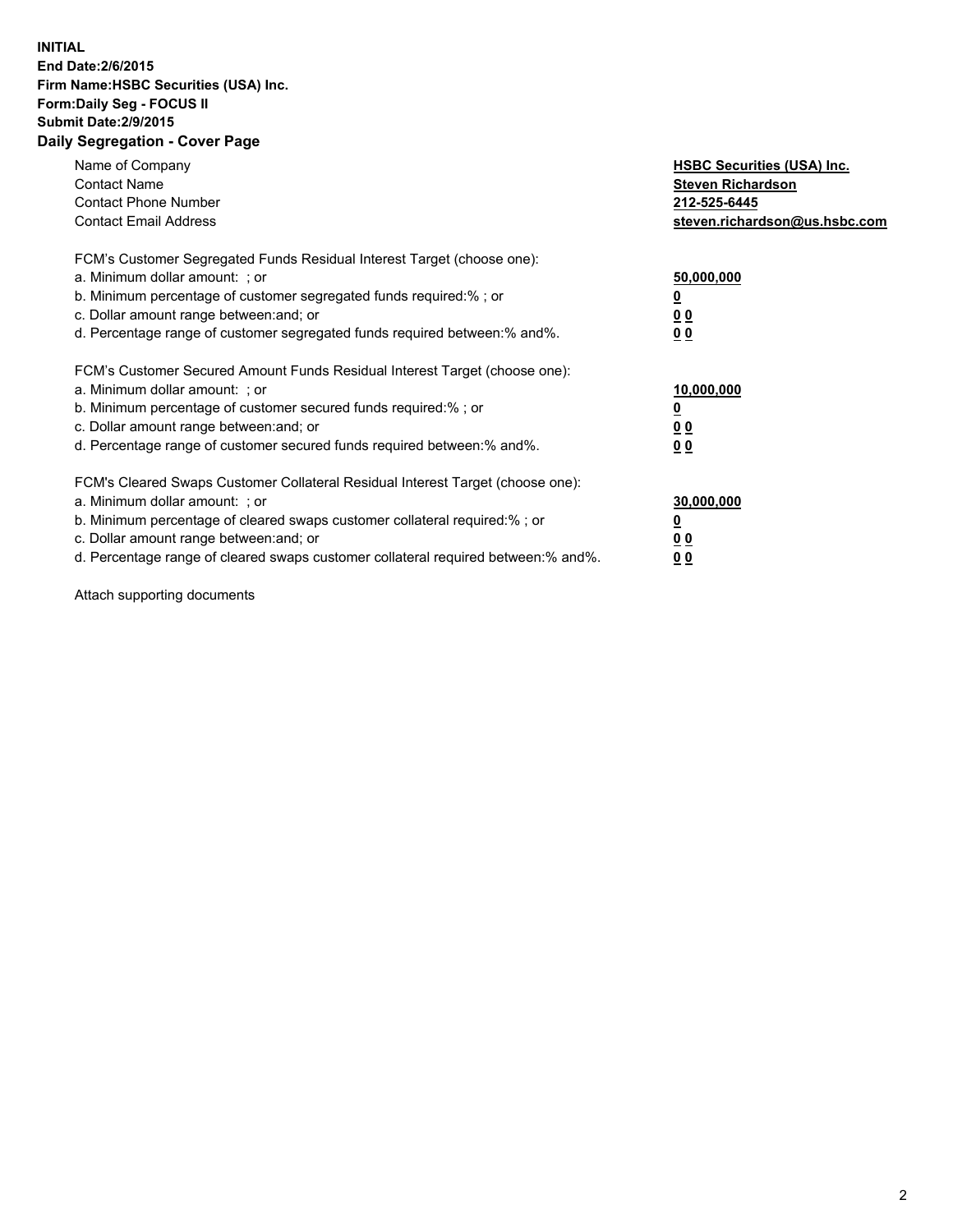**INITIAL End Date:2/6/2015 Firm Name:HSBC Securities (USA) Inc. Form:Daily Seg - FOCUS II Submit Date:2/9/2015 Daily Segregation - Secured Amounts** Foreign Futures and Foreign Options Secured Amounts Amount required to be set aside pursuant to law, rule or regulation of a foreign government or a rule of a self-regulatory organization authorized thereunder **0** [7305] 1. Net ledger balance - Foreign Futures and Foreign Option Trading - All Customers A. Cash **77,148,037** [7315] B. Securities (at market) **33,618,728** [7317] 2. Net unrealized profit (loss) in open futures contracts traded on a foreign board of trade **46,909,869** [7325] 3. Exchange traded options a. Market value of open option contracts purchased on a foreign board of trade **0** [7335] b. Market value of open contracts granted (sold) on a foreign board of trade **0** [7337] 4. Net equity (deficit) (add lines 1. 2. and 3.) **157,676,634** [7345] 5. Account liquidating to a deficit and account with a debit balances - gross amount **217,934** [7351] Less: amount offset by customer owned securities **-217,067** [7352] **867** [7354] 6. Amount required to be set aside as the secured amount - Net Liquidating Equity Method (add lines 4 and 5) **157,677,501** [7355] 7. Greater of amount required to be set aside pursuant to foreign jurisdiction (above) or line 6. **157,677,502** [7360] FUNDS DEPOSITED IN SEPARATE REGULATION 30.7 ACCOUNTS 1. Cash in banks A. Banks located in the United States **42,471,064** [7500] B. Other banks qualified under Regulation 30.7 **0** [7520] **42,471,064** [7530] 2. Securities A. In safekeeping with banks located in the United States **78,618,728** [7540] B. In safekeeping with other banks qualified under Regulation 30.7 **0** [7560] **78,618,728** [7570] 3. Equities with registered futures commission merchants A. Cash **0** [7580] B. Securities **0** [7590] C. Unrealized gain (loss) on open futures contracts **0** [7600] D. Value of long option contracts **0** [7610] E. Value of short option contracts **0** [7615] **0** [7620] 4. Amounts held by clearing organizations of foreign boards of trade A. Cash **0** [7640] B. Securities **0** [7650] C. Amount due to (from) clearing organization - daily variation **0** [7660] D. Value of long option contracts **0** [7670] E. Value of short option contracts **0** [7675] **0** [7680] 5. Amounts held by members of foreign boards of trade A. Cash **31,597,148** [7700] B. Securities **0** [7710] C. Unrealized gain (loss) on open futures contracts **46,909,869** [7720] D. Value of long option contracts **0** [7730] E. Value of short option contracts **0** [7735] **78,507,017** [7740] 6. Amounts with other depositories designated by a foreign board of trade **0** [7760] 7. Segregated funds on hand **0** [7765] 8. Total funds in separate section 30.7 accounts **199,596,809** [7770] 9. Excess (deficiency) Set Aside for Secured Amount (subtract line 7 Secured Statement Page 1 from Line 8) **41,919,307** [7380] 10. Management Target Amount for Excess funds in separate section 30.7 accounts **29,308,087** [7780]

11. Excess (deficiency) funds in separate 30.7 accounts over (under) Management Target **12,611,220** [7785]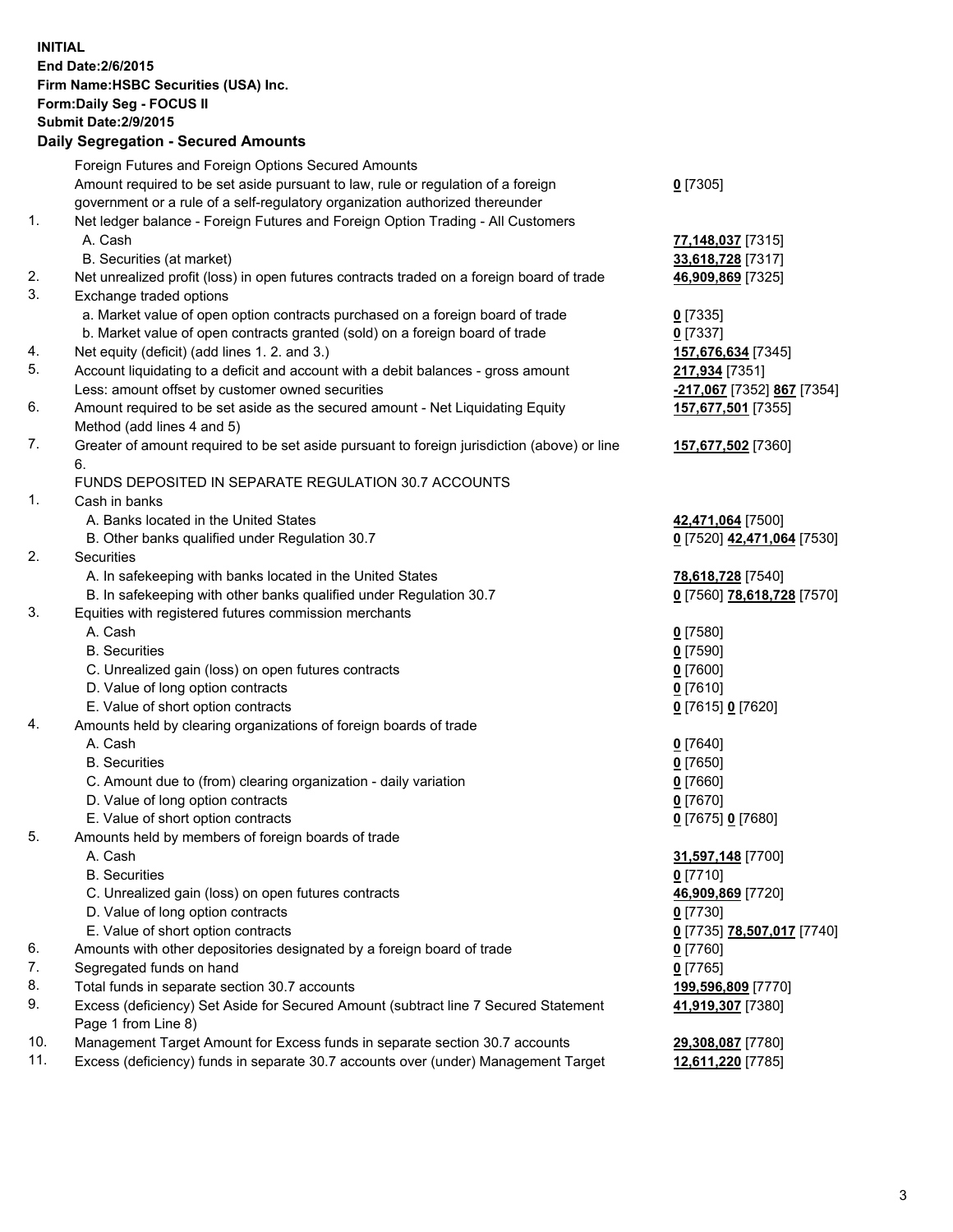| <b>INITIAL</b>                        |                                                                                      |                                 |  |  |  |
|---------------------------------------|--------------------------------------------------------------------------------------|---------------------------------|--|--|--|
| End Date: 2/6/2015                    |                                                                                      |                                 |  |  |  |
| Firm Name: HSBC Securities (USA) Inc. |                                                                                      |                                 |  |  |  |
| Form: Daily Seg - FOCUS II            |                                                                                      |                                 |  |  |  |
|                                       | <b>Submit Date: 2/9/2015</b>                                                         |                                 |  |  |  |
|                                       | Daily Segregation - Segregation Statement                                            |                                 |  |  |  |
|                                       |                                                                                      |                                 |  |  |  |
|                                       | SEGREGATION REQUIREMENTS(Section 4d(2) of the CEAct)                                 |                                 |  |  |  |
| 1.                                    | Net ledger balance                                                                   |                                 |  |  |  |
|                                       | A. Cash                                                                              | 248,734,534 [7010]              |  |  |  |
|                                       | B. Securities (at market)                                                            | 616,811,546 [7020]              |  |  |  |
| 2.                                    | Net unrealized profit (loss) in open futures contracts traded on a contract market   | 241,898,975 [7030]              |  |  |  |
| 3.                                    | Exchange traded options                                                              |                                 |  |  |  |
|                                       | A. Add market value of open option contracts purchased on a contract market          | 101,578,477 [7032]              |  |  |  |
|                                       | B. Deduct market value of open option contracts granted (sold) on a contract market  | -10,362,771 [7033]              |  |  |  |
| 4.                                    | Net equity (deficit) (add lines 1, 2 and 3)                                          | 1,198,660,761 [7040]            |  |  |  |
| 5.                                    | Accounts liquidating to a deficit and accounts with                                  |                                 |  |  |  |
|                                       | debit balances - gross amount                                                        | 8,456,245 [7045]                |  |  |  |
|                                       | Less: amount offset by customer securities                                           | -8,448,594 [7047] 7,651 [7050]  |  |  |  |
| 6.                                    | Amount required to be segregated (add lines 4 and 5)<br>FUNDS IN SEGREGATED ACCOUNTS | 1,198,668,412 [7060]            |  |  |  |
| 7.                                    |                                                                                      |                                 |  |  |  |
|                                       | Deposited in segregated funds bank accounts<br>A. Cash                               |                                 |  |  |  |
|                                       | B. Securities representing investments of customers' funds (at market)               | 20,578,071 [7070]<br>$0$ [7080] |  |  |  |
|                                       | C. Securities held for particular customers or option customers in lieu of cash (at  | 70,607,460 [7090]               |  |  |  |
|                                       | market)                                                                              |                                 |  |  |  |
| 8.                                    | Margins on deposit with derivatives clearing organizations of contract markets       |                                 |  |  |  |
|                                       | A. Cash                                                                              | 241,626,730 [7100]              |  |  |  |
|                                       | B. Securities representing investments of customers' funds (at market)               | 357,225,472 [7110]              |  |  |  |
|                                       | C. Securities held for particular customers or option customers in lieu of cash (at  | 546,204,086 [7120]              |  |  |  |
|                                       | market)                                                                              |                                 |  |  |  |
| 9.                                    | Net settlement from (to) derivatives clearing organizations of contract markets      | -49,929,329 [7130]              |  |  |  |
| 10.                                   | Exchange traded options                                                              |                                 |  |  |  |
|                                       | A. Value of open long option contracts                                               | 101,578,477 [7132]              |  |  |  |
|                                       | B. Value of open short option contracts                                              | -10,362,771 [7133]              |  |  |  |
| 11.                                   | Net equities with other FCMs                                                         |                                 |  |  |  |
|                                       | A. Net liquidating equity                                                            | 25,520,266 [7140]               |  |  |  |
|                                       | B. Securities representing investments of customers' funds (at market)               | 0 [7160]                        |  |  |  |
|                                       | C. Securities held for particular customers or option customers in lieu of cash (at  | $0$ [7170]                      |  |  |  |
|                                       | market)                                                                              |                                 |  |  |  |
| 12.                                   | Segregated funds on hand                                                             | $0$ [7150]                      |  |  |  |
| 13.                                   | Total amount in segregation (add lines 7 through 12)                                 | 1,303,048,462 [7180]            |  |  |  |
| 14.                                   | Excess (deficiency) funds in segregation (subtract line 6 from line 13)              | 104,380,050 [7190]              |  |  |  |
| 15.                                   | Management Target Amount for Excess funds in segregation                             | 50,000,000 [7194]               |  |  |  |
| 16.                                   | Excess (deficiency) funds in segregation over (under) Management Target Amount       | 54,380,050 [7198]               |  |  |  |

Excess